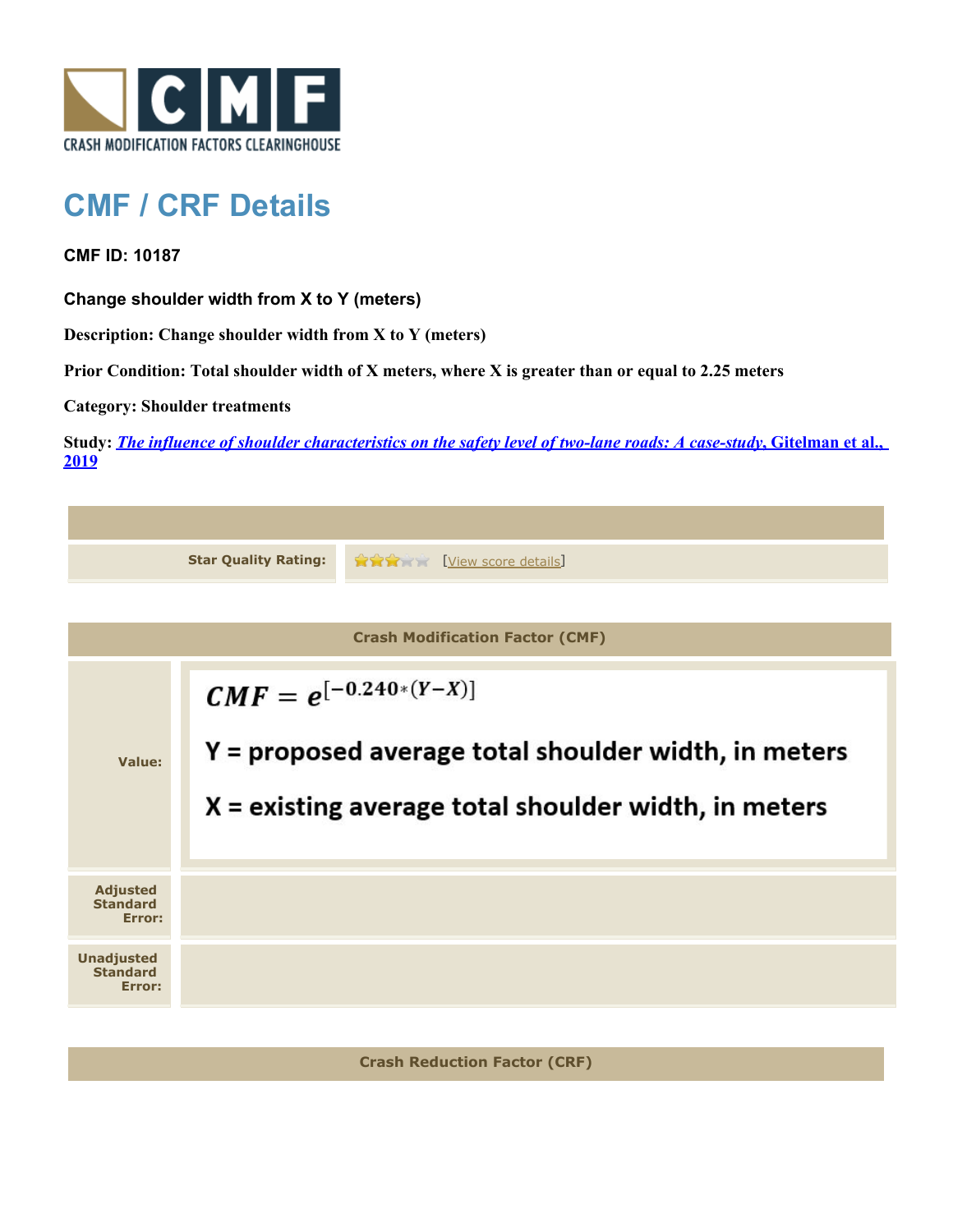

| <b>Applicability</b>                    |                |  |  |  |
|-----------------------------------------|----------------|--|--|--|
| <b>Crash Type:</b>                      | All            |  |  |  |
| <b>Crash Severity:</b>                  | All            |  |  |  |
| <b>Roadway Types:</b>                   | Not specified  |  |  |  |
| <b>Number of Lanes:</b>                 | $\overline{2}$ |  |  |  |
| <b>Road Division Type:</b>              | Undivided      |  |  |  |
| <b>Speed Limit:</b>                     |                |  |  |  |
| <b>Area Type:</b>                       | Rural          |  |  |  |
| <b>Traffic Volume:</b>                  |                |  |  |  |
| <b>Time of Day:</b>                     | All            |  |  |  |
| If countermeasure is intersection-based |                |  |  |  |
| <b>Intersection Type:</b>               |                |  |  |  |
| <b>Intersection Geometry:</b>           |                |  |  |  |
| <b>Traffic Control:</b>                 |                |  |  |  |

**Major Road Traffic Volume:**

**Minor Road Traffic Volume:**

**Development Details**